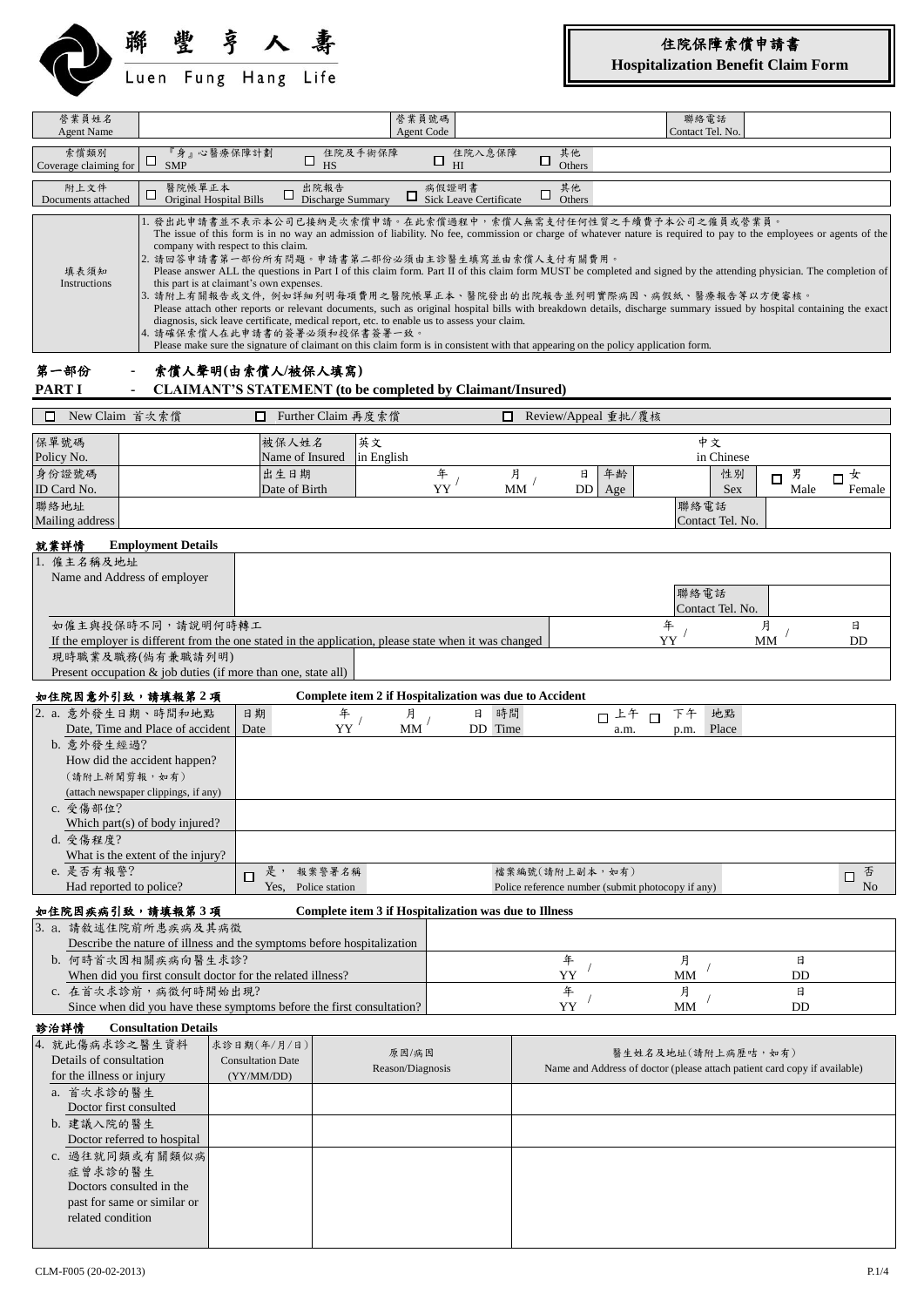## 住院詳情 **Hospitalization Details**

| 5. 就此傷病入住<br>的醫院資料<br>Details of hospital | 入院日期(年/月/日)<br>Date of Admission<br>(YY/MM/DD)    | 出院日期(年/月/日)<br>Date of Discharge<br>(YY/MM/DD) |         | 原因/病因<br>Reason/Diagnosis | 醫院名稱及地址(請附上病歷咭,如有)<br>Name and Address of hospital (please attach patient card copy if available) |             |
|-------------------------------------------|---------------------------------------------------|------------------------------------------------|---------|---------------------------|---------------------------------------------------------------------------------------------------|-------------|
| confinement for the                       |                                                   |                                                |         |                           |                                                                                                   |             |
| illness or injury                         |                                                   |                                                |         |                           |                                                                                                   |             |
|                                           |                                                   |                                                |         |                           |                                                                                                   |             |
|                                           |                                                   |                                                |         |                           |                                                                                                   |             |
|                                           |                                                   |                                                |         |                           |                                                                                                   |             |
|                                           |                                                   |                                                |         |                           |                                                                                                   |             |
|                                           |                                                   |                                                |         |                           |                                                                                                   |             |
|                                           |                                                   |                                                |         |                           |                                                                                                   |             |
|                                           |                                                   |                                                |         |                           |                                                                                                   |             |
|                                           |                                                   |                                                |         |                           |                                                                                                   |             |
| 6. 有否於住院期間離院?                             |                                                   |                                                | 是,<br>П | 時間及原因                     |                                                                                                   | 否<br>$\Box$ |
|                                           | Have you taken any home leave during confinement? |                                                | Yes.    | Duration & Reason         |                                                                                                   | Nο          |

### 其他資料 **Other Information**

7. 閣下曾否因同一事故申索/接受其他機構包括保險公司、政府及僱主之傷殘保障賠償? (如是者,請提供以下資料)

Are you claiming/receiving similar benefit for the same event with any other organizations including insurance company, the government, and employer compensation?  $\Box$ (If yes, please provide the following information) 是 Yes 否  $\square$  No

| 保險公司/機構                        | 保障類別/保單號碼/團體保險編號                             | 申索/接受之傷殘保障賠償                            | 結果/狀況         |
|--------------------------------|----------------------------------------------|-----------------------------------------|---------------|
| Insurance Company/Organization | Benefit Type / Policy No. / Group Member No. | <b>Benefits Amount Claimed/Received</b> | Result/Status |
|                                |                                              |                                         |               |
|                                |                                              |                                         |               |
|                                |                                              |                                         |               |
|                                |                                              |                                         |               |
|                                |                                              |                                         |               |
|                                |                                              |                                         |               |
|                                |                                              |                                         |               |
|                                |                                              |                                         |               |

- 
- 
- 
- 
- 
- 
- 
- 
- 
- 
- **辈明及接權**<br>10、水果有效。<br>(1) 所有人称明著的一切陳述及答案,不論是否本人親手所寫,就本人所知所信,均為事實無能;<br>(2) 本人在中間有本人/我們提供的資料為聯盟等人尋保險股份有限公司(以下簡稱「資公司」)提供保險業務所需,並可能使用於下列目的;<br>- 在何有所不太被們提供的資料為聯盟等人尋保險股份有限公司(以下簡稱「資公司」)提供保險業務所需,並可能使用於下列目的;<br>- 不時向本人或們提高及提供產品及及販務,及執行、維持、管理及

- 
- 
- (1) 本人我們授權資公司可向有關的保险行業協會及聯合和該等協會及聯會的會員從保险業內收集的資料中查閱及人或統對本人/我們及成受保人任何資料。<br>(2) 任何知悉或擁有本人/我們被保人之工作、病假記錄、意外或損失(任何額別)之詳情、健康狀況、病歷或任何治療或諮詢記錄及資為或將為本人/我們/被保人診治之機構、組織或人士,向貴公司透露有關資<br>科。即使本人/我們/被保人死亡或喪失能力,此授權書仍然存有法律效力,而本人/我們/被保人之繼承人及轉讓人

All statements and answers in this application whether or not written by my own hand are complete and true to the best of my knowledge and belief;<br>
(2) The information provided by me/us to Luen Fung Hang Life Limited (here

- -
	-
- 
- 
- 
- 
- -

e exercising and right of subspacion.<br>
The Company or and the discussions and other dishones behavior; and<br>
my be transference in the following parties (whether within or outside the Macua Special Administrative Region) fo

| 日期 (年/月/日)<br>Date (YY/MM/DD)                |           | 索償人/被保人身份證號碼<br>ID Card No. of Insured Claimant |             | 索償人/被保人姓名<br>Name of Insured/Claimant |            |             | 索償人/被保人簽署<br>Signature of Claimant/Insured |  |
|----------------------------------------------|-----------|-------------------------------------------------|-------------|---------------------------------------|------------|-------------|--------------------------------------------|--|
| 日期 (年/月/日)<br>Date (YY/MM/DD)                |           | 代理人/見證人身份證號碼<br>ID Card No. of Agent/Witness    |             | 代理人/見證人姓名<br>Name of Agent/Witness    |            |             | 代理人/見證人簽署<br>Signature of Agent/Witness    |  |
| 公司專用<br><b>FOR OFFICE</b><br><b>USE ONLY</b> | Claim No. | Date Received                                   | Captured By | Signature Verified by                 | Checked By | Approved By | Remarks                                    |  |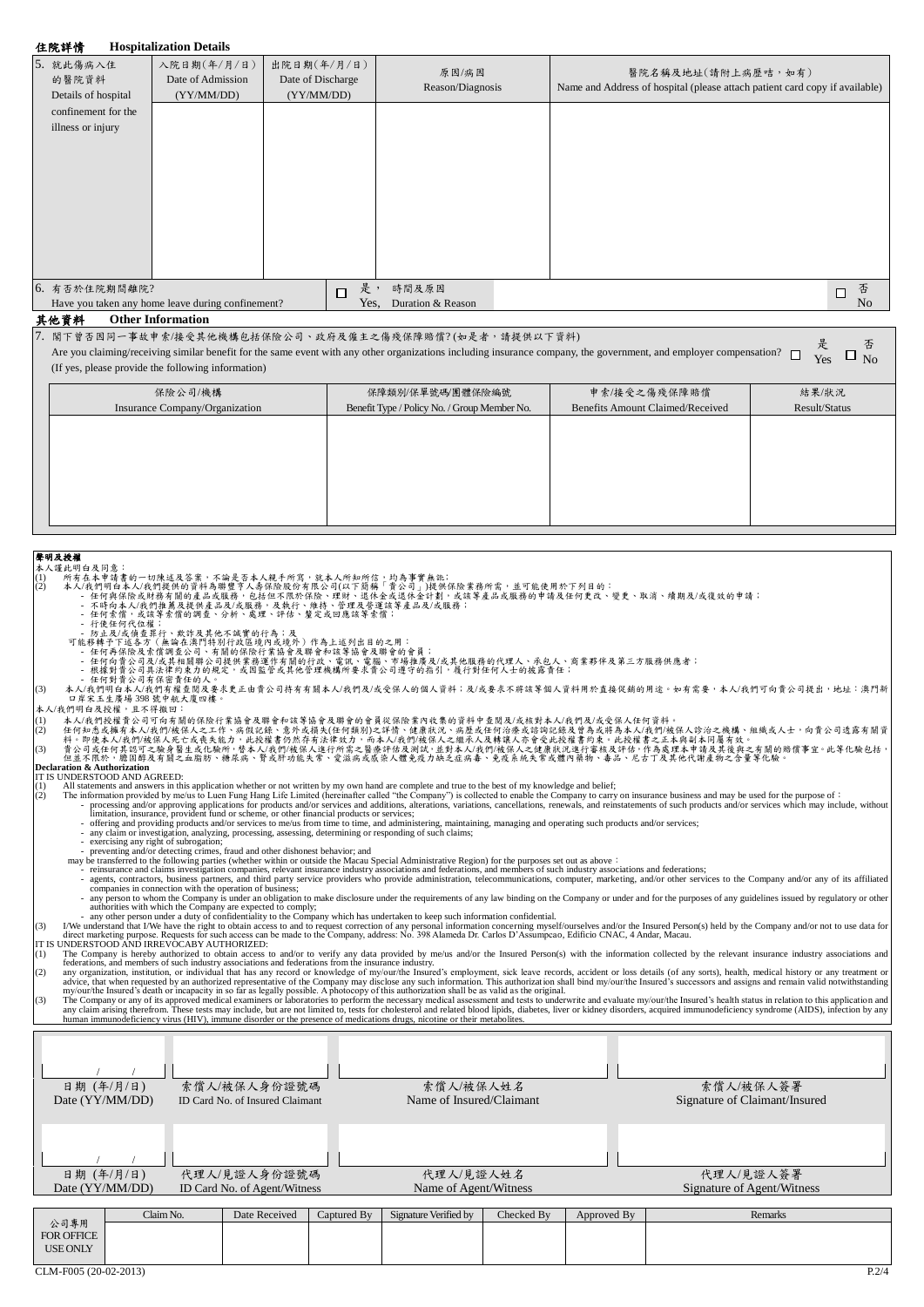## 第二部份 **-** 醫生診斷報告**(**索償人自費由主診醫生**/**手術醫生填寫**)**

| PART II |  | ATTENDING PHYSICIAN'S STATEMENT (to be completed by attending physician/surgeon at claimant's expense) |  |  |  |  |  |
|---------|--|--------------------------------------------------------------------------------------------------------|--|--|--|--|--|
|---------|--|--------------------------------------------------------------------------------------------------------|--|--|--|--|--|

|                  | PART II                                                                   | ATTENDING PHYSICIAN'S STATEMENT (to be completed by attending physician/surgeon at claimant's expense)                                                                                                                                                       |                                                                                                   |                           |                                                                               |                                                           |                                                             |                     |
|------------------|---------------------------------------------------------------------------|--------------------------------------------------------------------------------------------------------------------------------------------------------------------------------------------------------------------------------------------------------------|---------------------------------------------------------------------------------------------------|---------------------------|-------------------------------------------------------------------------------|-----------------------------------------------------------|-------------------------------------------------------------|---------------------|
| 1.               | 病人姓名<br>Name of Patient                                                   |                                                                                                                                                                                                                                                              |                                                                                                   | 年龄/性别<br>Age / Sex        |                                                                               | 身分證號碼<br>ID Card No.                                      |                                                             |                     |
| $\overline{2}$ . | 醫院名稱<br>Name of Hospital                                                  |                                                                                                                                                                                                                                                              |                                                                                                   |                           |                                                                               |                                                           |                                                             |                     |
|                  | 入院日期<br>Date of Admission                                                 | 年 YYYY                                                                                                                                                                                                                                                       | 日 DD<br>月 MM                                                                                      | 出院日期<br>Date of Discharge |                                                                               | 年 YYYY                                                    | 月 MM                                                        | 日 DD                |
|                  | 3 a. 病人首次求診日期<br>Date of first consultation for                           |                                                                                                                                                                                                                                                              | $\prime$                                                                                          |                           | 首次出現病徵日期或意外發生<br>日期 Date when symptoms first<br>appeared or accident happened |                                                           |                                                             |                     |
| $b$              | the patient's illness or injury                                           | 年 YYYY<br>病人就此次住院/手術所出現的相關症狀及主訴<br>Chief complaints and symptoms of the patient relating to this hospitalization/surgery                                                                                                                                     | 月 MM<br>日 DD                                                                                      |                           |                                                                               | 年 YYYY                                                    | 月 MM                                                        | 日 DD                |
|                  |                                                                           |                                                                                                                                                                                                                                                              |                                                                                                   |                           |                                                                               |                                                           |                                                             |                     |
| $\mathbf{c}.$    | 請詳述受傷類別、部位、程度及原因                                                          | 如因意外住院,於首次診治時有否外部及表面之受傷痕跡?<br>If the hospitalization was due to accident, was there evidence of an external and visible bruise or wound at first visit?<br>Please describe which part of the body injured and the cause, character and extent of the injury. |                                                                                                   |                           |                                                                               | $\Box$                                                    | 是<br>□<br>Yes                                               | 否<br>No             |
| $d$ .            |                                                                           | 據病人所述,過往曾否有同類或類似病症? 如有,請提供詳情。<br>According to the patient, has he/she been having same or similar conditions or symptoms before? If yes, please give details.                                                                                                |                                                                                                   |                           |                                                                               | $\Box$                                                    | 是<br>□<br>Yes                                               | 否<br>No             |
|                  | 診治日期(年/月/日)<br>Date of occurrence<br>(YY/MM/DD)                           | 性質/原因<br>Exact Nature/Cause of Attack                                                                                                                                                                                                                        | 接受檢查/治療<br>Test/Treatment received                                                                |                           | 殘障持續時間<br><b>Duration of Disability</b>                                       |                                                           | 主診醫生<br>Physician Attended                                  |                     |
|                  |                                                                           |                                                                                                                                                                                                                                                              |                                                                                                   |                           |                                                                               |                                                           |                                                             |                     |
|                  |                                                                           | e. 據閣下所知, 病人過往曾否有同類或類似病症? 如有, 請提供詳情。<br>In your opinion, has the patient ever had same or similar conditions or symptoms before? If yes, please give details.                                                                                                |                                                                                                   |                           |                                                                               | $\Box$                                                    | 是<br>$\Box$<br>Yes                                          | 否<br>No             |
| f.               | 診斷<br>Diagnosis                                                           |                                                                                                                                                                                                                                                              | 病因<br>Underlying cause of diagnosis                                                               |                           |                                                                               | 確診日期<br>Date of diagnosis                                 |                                                             |                     |
|                  |                                                                           |                                                                                                                                                                                                                                                              |                                                                                                   |                           |                                                                               | 年 YYYY                                                    | 月 MM                                                        | 日 DD                |
| g.               | 手術詳情<br>Surgical procedure performed                                      |                                                                                                                                                                                                                                                              | 手術性質<br>Nature of surgical procedure                                                              |                           |                                                                               | 手術日期                                                      | Date of surgical procedure                                  |                     |
|                  |                                                                           |                                                                                                                                                                                                                                                              |                                                                                                   |                           |                                                                               | 年 YYYY                                                    | 月 MM                                                        | 日 DD                |
|                  | h. 請提供治療詳情及檢查種類                                                           | What kind of medical treatment was given and laboratory tests performed?                                                                                                                                                                                     |                                                                                                   |                           |                                                                               |                                                           |                                                             |                     |
|                  | 進行日期(年/月/日)<br>Date Performed<br>(YY/MM/DD)                               |                                                                                                                                                                                                                                                              | 步驟/治療/檢查詳情(類別,次數,結果/讀數)<br>Details of Procedure/Treatment/Test (type, frequency, result/readings) |                           |                                                                               |                                                           | 主診醫生/醫院<br>Physician Attended /<br><b>Hospital Confined</b> |                     |
|                  |                                                                           |                                                                                                                                                                                                                                                              |                                                                                                   |                           |                                                                               |                                                           |                                                             |                     |
|                  | i. 閣下是否該病人的慣常醫生?<br>Are you the patient's usual physician?<br>請提供病人的求診詳情. | Please list down the date and details of each visit of the patient to your clinic/hospital in the order of dates.                                                                                                                                            |                                                                                                   |                           |                                                                               | □                                                         | 是<br>□<br>Yes                                               | 否<br>N <sub>o</sub> |
|                  | 求診日期(年/月/日)<br><b>Consultation Date</b><br>(YY/MM/DD)                     | 主訴<br>Complaints                                                                                                                                                                                                                                             |                                                                                                   | 診斷<br>Diagnosis           |                                                                               | 治療/物理治療(療程)<br>Treatment/Physiotherapy (Length of Course) |                                                             |                     |
|                  |                                                                           |                                                                                                                                                                                                                                                              |                                                                                                   |                           |                                                                               |                                                           |                                                             |                     |